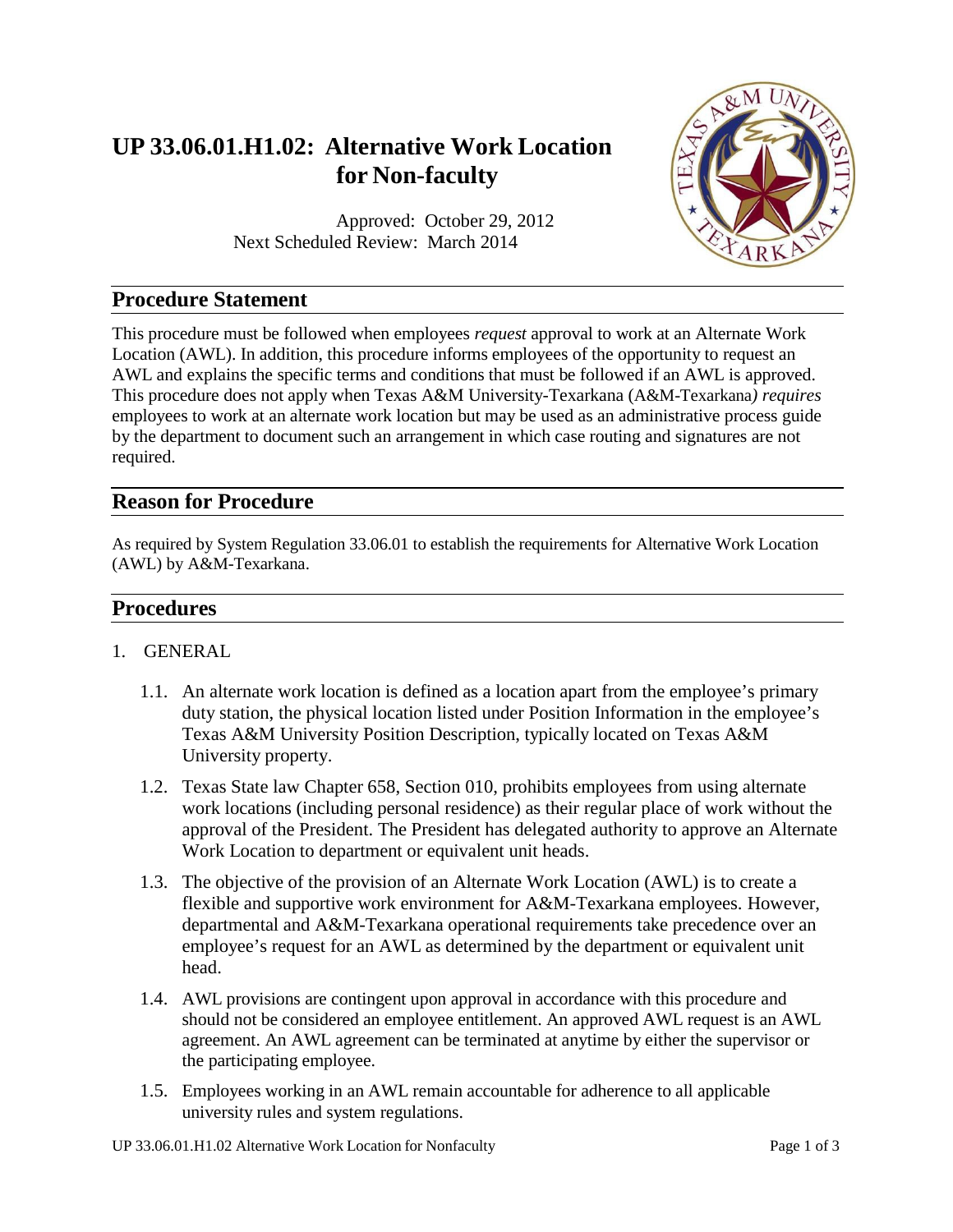#### 2. ELIGIBILITY REQUIREMENTS

- 2.1. To meet the minimum eligibility requirements, an employee must be a regular budgeted employee defined in *System Regulation 31.01.01: Compensation Administration*, as one who is employed for fifty percent or more time for an employment period which is expected to reach four and one-half months or more or for a semester of more than four months, excluding students holding positions for which student status is a requirement for employment.
- 2.2. Employee must not be subject to current formal disciplinary action.
- 2.3. Employee must be able to perform the duties of their job description while working at the alternate work location.

#### 3. PROCEDURE FOR REQUESTING AN ALTERNATE WORK LOCATION (AWL)

- 3.1. An employee initiates a request for AWL by submitting an Alternate [Work Location](https://tamut.edu/About/Administration/Human-Resources/HR%20Files/Alternate%20Work%20Location%20Request%20Form.pdf) [Request](https://tamut.edu/About/Administration/Human-Resources/HR%20Files/Alternate%20Work%20Location%20Request%20Form.pdf) to the immediate supervisor.
- 3.2. The supervisor will determine if the employee meets the minimum eligibility requirements listed in Section 2 above. The supervisor will also consider the operational impact of the AWL agreement on the department (e.g. staffing, customer service, timely handling of tasks, phone coverage, team responsibilities, and service and research commitments).
- 3.3. If, after review and the supervisory authority recommends approval, the Alternate Work Location Request and a copy of the employee's current job description will be forwarded through normal administrative channels through Human Resources for review to the appropriate department/unit head for final approval.
- 3.4. If the AWL request is not approved, the supervisor will notify the employee in writing by returning the original of the Alternate Work Location Request to the employee. No further action is required.
- 3.5. Following approval of the AWL request, the employee and supervisor will complete the Inventory of Equipment form (if applicable) and the Alternate Work Location Safety Checklist (if applicable). All original correspondence and forms related to the AWL agreement will be maintained in the employee's official personnel file with copies provided to the supervisor and employee.

#### 4. PROCEDURE FOR ADMINISTERING AN ALTERNATE WORK LOCATION

- 4.1. The initial AWL agreement should be evaluated as needed by the supervisor and the employee to determine if continuation of the AWL is mutually beneficial to both the employer and the employee. Based on this review, the agreement may be continued "as is", continued with modifications, or terminated.
- 4.2. If the AWL agreement is determined to be mutually beneficial and the supervisor's recommendation is to continue the agreement "as is", no further action is required.
- 4.3. If the AWL agreement is modified at any point, the supervisor will review the modifications with the employee and forward the modified AWL agreement, through Human Resources, with explanation to the department/unit head for approval. Once approved, a copy will be provided to the employee and the original will be placed in the employee's personnel file.